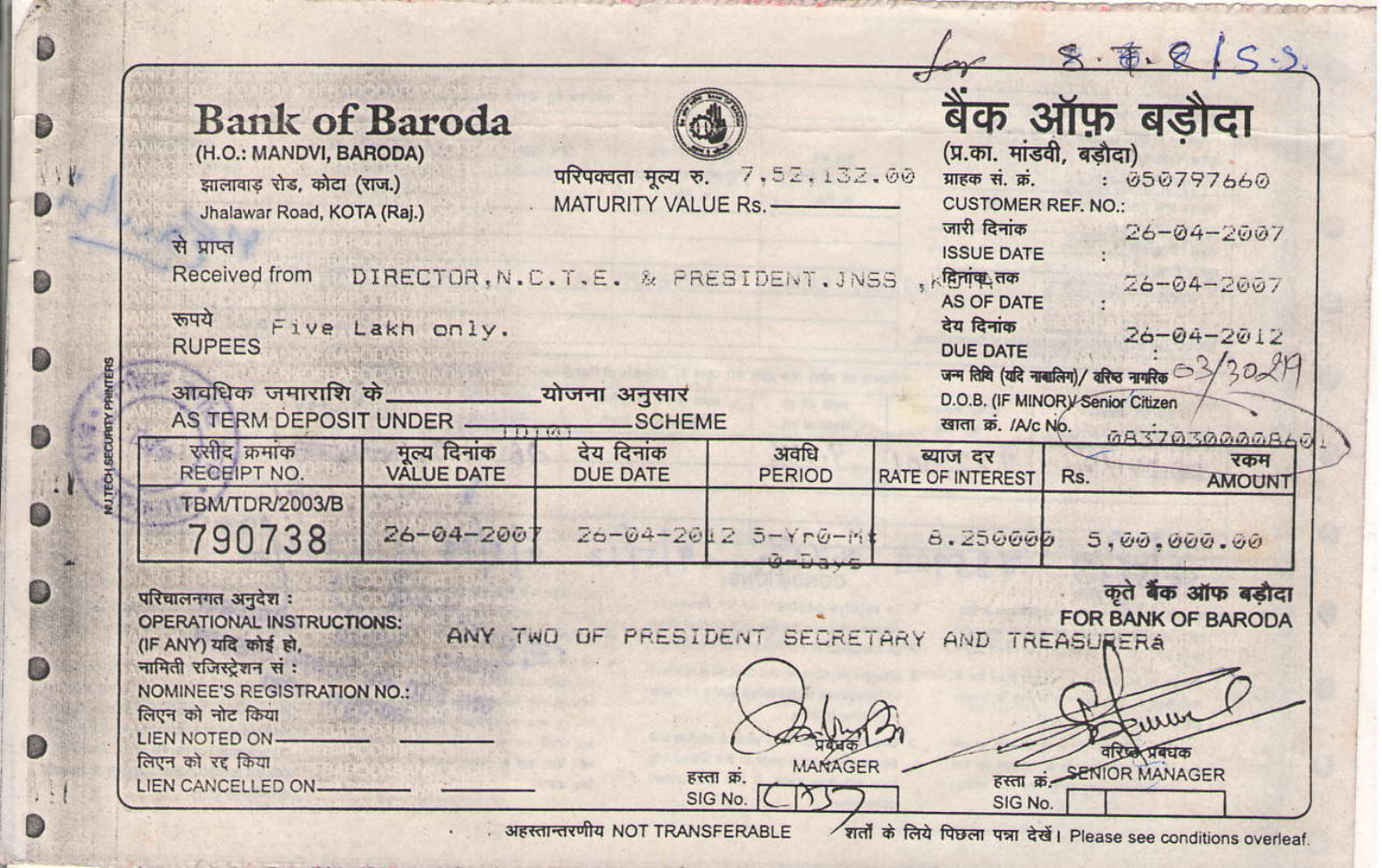| कपया प्राप्तियाँ रहता सं. में जमा करें                                                                                                                                            |                                                                                                                                                                                 | मवीकरण हेतु अनुदेश /instructions for Renewal         |                                                                                                                  |                                                                                      |                                                                                                                                                                                                                                                                                                                   |  |  |  |
|-----------------------------------------------------------------------------------------------------------------------------------------------------------------------------------|---------------------------------------------------------------------------------------------------------------------------------------------------------------------------------|------------------------------------------------------|------------------------------------------------------------------------------------------------------------------|--------------------------------------------------------------------------------------|-------------------------------------------------------------------------------------------------------------------------------------------------------------------------------------------------------------------------------------------------------------------------------------------------------------------|--|--|--|
| Please credit proceeds to A/c No.<br>कृपया मकद भुगतान करें<br>Please Pay Cash<br>भगतान प्राप्त हुआ / Received Payment                                                             | मृत धन<br>Principal Ant<br><b>あい尺も</b>                                                                                                                                          | मृत धन - प्याज<br>Principal + Interest<br>$E$ . $Rs$ | दिन/मात<br>Days Months                                                                                           | स्कल लगा से ने जना<br>करें/ नज़ह मगलन करें<br>Credit Interest In<br>Arc No. Pay Cash | जमायतां के हस्तालर<br>Signature of Depositor's                                                                                                                                                                                                                                                                    |  |  |  |
| मूल धन (Principal)<br>with Pinterest Smoot<br>कुल / Total<br>$20 - 94 - 2007$                                                                                                     | ATGA.                                                                                                                                                                           | PRESIDENT INSS                                       |                                                                                                                  |                                                                                      |                                                                                                                                                                                                                                                                                                                   |  |  |  |
| bude to /air dutriater d'Gionature/s of Depositor/s                                                                                                                               |                                                                                                                                                                                 |                                                      |                                                                                                                  | DIRECTAR.M.M.C.T.E. &<br>. YIOU NASI BVIT                                            |                                                                                                                                                                                                                                                                                                                   |  |  |  |
| नवीकरण का स्पीरा (बैंक द्वारा भरा जाना है) /Dotalls of Renewal (To be filled in by the bank)                                                                                      |                                                                                                                                                                                 |                                                      |                                                                                                                  |                                                                                      |                                                                                                                                                                                                                                                                                                                   |  |  |  |
| दिनांक को मंडीकरण<br>राशि/ Amount<br>tam дл / Ranewed on<br>$\overline{e}$ ./ $Rs$ .                                                                                              | स्थान की कर<br>Rate of Int.                                                                                                                                                     | स्वाज लगाने की तारीख<br>Interest runs from           | नियत खरीख<br>Due Date                                                                                            | official                                                                             |                                                                                                                                                                                                                                                                                                                   |  |  |  |
| 26.04.72                                                                                                                                                                          | $\sigma$                                                                                                                                                                        |                                                      | 26.04.13                                                                                                         |                                                                                      |                                                                                                                                                                                                                                                                                                                   |  |  |  |
| 601600<br>5.65.5<br><b>OBBBBB</b>                                                                                                                                                 |                                                                                                                                                                                 | JINTOGY-C E AC-LO-01                                 |                                                                                                                  | .91,685                                                                              |                                                                                                                                                                                                                                                                                                                   |  |  |  |
| 2.7                                                                                                                                                                               | $H = F - 9$<br><b>CONDITIONS</b>                                                                                                                                                |                                                      |                                                                                                                  |                                                                                      |                                                                                                                                                                                                                                                                                                                   |  |  |  |
| १ जमारती की अंदाजी प्राप्त करने वा नदीकरण के लिए<br>स्तीह पर अंतिर देव खरीज़ को या उसके बाद स्तीद<br>ARGAUGABAT<br>paint act :<br>. यमारति पर देश भाज को तर भारतीय रिजर्व केंक ले | 1. To receive payment or for renewal.<br>please produce the Receipt on due date<br>Ulas Indicated in the Receipt or thereafter<br>2. Interest payable on the deposit is subject |                                                      | ४. अगर निर्देश भारी दिया गया के ले<br>SHIRTING WE PERSONALLY<br>四步市场 网络山西西北方<br>4. UNITED ROOM<br><b>STEPHEN</b> |                                                                                      | Deposit receipt upto 12 months will be<br><b>STOTELIAN</b> same period with the<br>ente person with the community of the community of the community of the community of the community of the community of the community of the community of the community of the community of the community of the community of t |  |  |  |
| समय-मन्द्र पर पार्ट किये गये अनुदेशों के अनुसार<br>新市工<br>1 अगर निर्देश नहीं दिया गया हो तो देव सिंध पर एक                                                                        | to Directives of Reserve Bank of India<br>from time to time.<br>3. Deposit receipt for 1 year & above will                                                                      |                                                      | was when safety<br>$x + 4$ and $x + 4$ and $x + 6$<br>आप अंगरती जाता पर डेमर्नमेक अन्तरराम में चावतीय            | लिये हुए आज का मनाइंडन किया अ <b>सकतपुर।</b>                                         | child maturity degends on period and type<br>of deposit and party's instructions, interest<br>paid is subject to adjustments in the event                                                                                                                                                                         |  |  |  |
| मात या उससे आँग्रस समाराति का नदीकरण ग्रह मंदन<br>के लिए उस समय लाग दर पर कर दिया जायेगा।                                                                                         | be renewed for 1 year at the prevailing<br>rate on due date, if not instructed<br>otherwise.                                                                                    |                                                      | ब्बाब दिना जाता है, विसवा भारतात रेट लगित पर<br>$9x$ arows:                                                      |                                                                                      | of repayment of the Receipt. (For MIRD-<br>Interest compounded Quarterly to be paid<br>at maturity only).                                                                                                                                                                                                         |  |  |  |

Salar .....

 $^{12}$ (in Level  $\circ$ 张  $\mathbb{C}$ 

> **The Second** Frank **TAGE**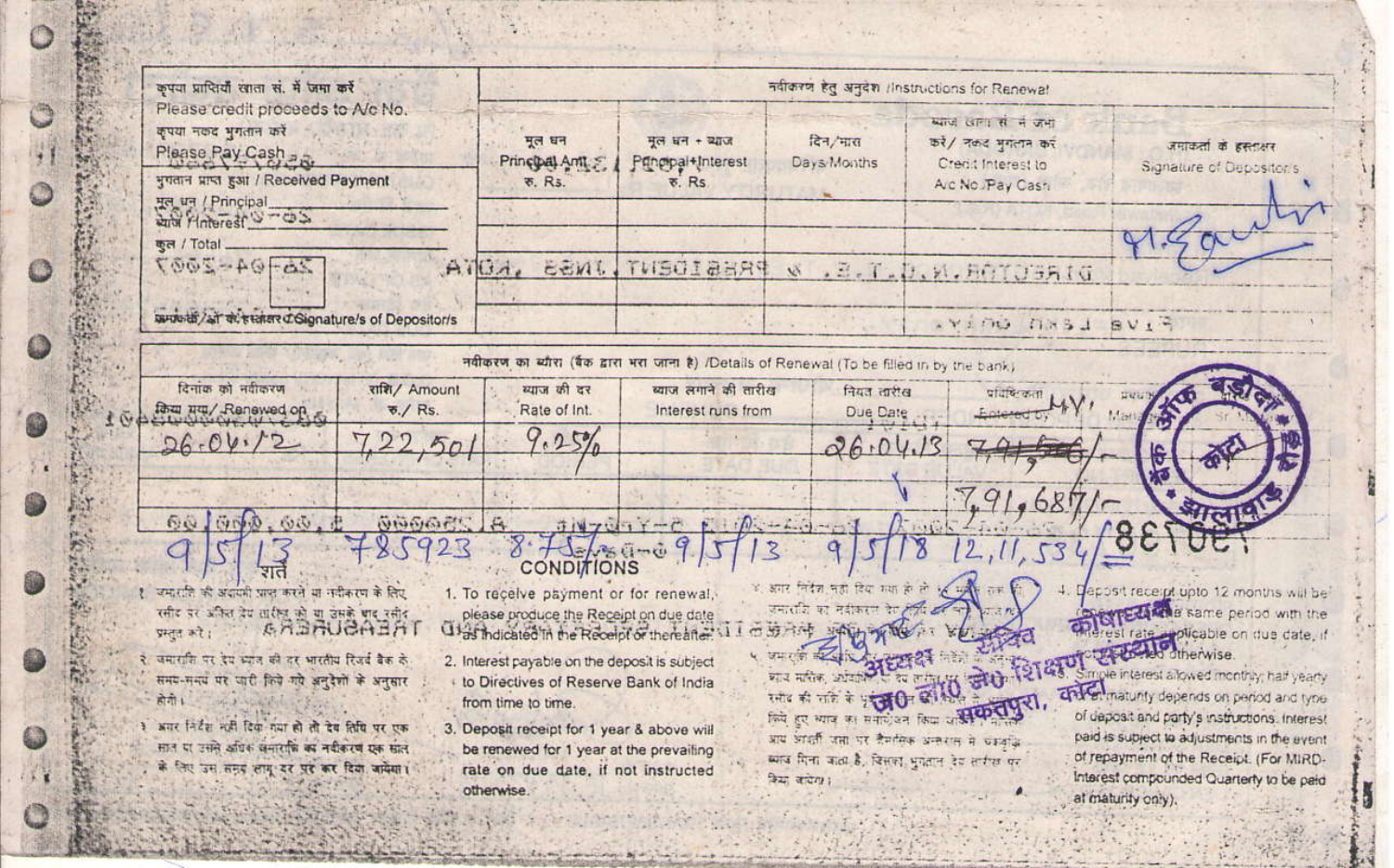|                 |                                                                                                           |                   |                                                 |                       |                                             | 5.5                                                                                        |  |  |
|-----------------|-----------------------------------------------------------------------------------------------------------|-------------------|-------------------------------------------------|-----------------------|---------------------------------------------|--------------------------------------------------------------------------------------------|--|--|
|                 | <b>Bank of Baroda</b><br>(H.O.: MANDVI, BARODA)<br>झालावाड रोड, कोटा (राज.)<br>Jhalawar Road, KOTA (Raj.) |                   | परिपक्वता मृत्य रु.<br>MATURITY VALUE Rs. -     | 4,51,279.00           | (प्र.का. मांडवी, बड़ौदा)<br>ग्राहक सं. क्रं | बैंक ऑफ़ बड़ौदा<br>. 050797620<br>STRIP W. A.L. REF. NO.:<br>CUSTOMER REF. NO.: 26-04-2007 |  |  |
|                 | से प्राप्त                                                                                                |                   |                                                 |                       | <b>ISSUE DATE</b>                           |                                                                                            |  |  |
|                 | Received from                                                                                             |                   | PRESIDENT.JAWAHAR LAL NEHRU SHIKSHAN Randar HAN |                       |                                             | $26 - 04 - 2007$                                                                           |  |  |
|                 |                                                                                                           |                   |                                                 |                       | <b>AS OF DATE</b>                           |                                                                                            |  |  |
|                 | www Three Lakh only.                                                                                      |                   |                                                 |                       | देय दिनांक                                  | 26-04-2012                                                                                 |  |  |
|                 | <b>RUPEES</b>                                                                                             |                   |                                                 |                       | DUE DATE                                    |                                                                                            |  |  |
|                 | आवधिक जमाराशि के व्याजना अनुसार                                                                           |                   |                                                 |                       |                                             | जन्म तिथि (यदि नावालिग)/ वरिष्ठ नागरिक $O \stackrel{\prec}{\rightarrow}$ /                 |  |  |
|                 | AS TERM DEPOSIT UNDER                                                                                     |                   | ___ SCHEME                                      |                       |                                             | D.O.B. (IF MINOR)/ Senior Citizen                                                          |  |  |
|                 | रसीद क्रमांक                                                                                              | मुल्य दिनांक      | देय दिनांक                                      | अवधि                  | ब्याज दर                                    | खाता क्र. /A/c No. (@837@3000086<br><b>REDAL</b>                                           |  |  |
| IUTECH SECURITY | <b>RECEIPT NO.</b>                                                                                        | <b>VALUE DATE</b> | <b>DUE DATE</b>                                 | <b>PERIOD</b>         | <b>RATE OF INTEREST</b>                     | Rs.<br><b>AMOUNT</b>                                                                       |  |  |
|                 | <b>TBM/TDR/2003/B</b>                                                                                     |                   |                                                 |                       |                                             |                                                                                            |  |  |
|                 | 790737                                                                                                    | $26 - 04 - 200$   |                                                 | 26-04-2012 5-Yr0-M    | 8.250000                                    | 3.00.000.00                                                                                |  |  |
|                 |                                                                                                           |                   |                                                 | $0 - 0 = 0$           |                                             |                                                                                            |  |  |
|                 | कते बैंक ऑफ बडौदा<br>परिचालनगत अनुदेश:                                                                    |                   |                                                 |                       |                                             |                                                                                            |  |  |
|                 | FOR BANK OF BARODA<br>OPERATIONAL INSTRUCTIONS:<br>ANY TWO OF PRESIDENT SECRETARY AND TREASURERA          |                   |                                                 |                       |                                             |                                                                                            |  |  |
|                 | (IF ANY) यदि कोई हो,<br>नामिती रजिस्टेशन सं:                                                              |                   |                                                 |                       |                                             |                                                                                            |  |  |
|                 | NOMINEE'S REGISTRATION NO.:                                                                               |                   |                                                 |                       |                                             |                                                                                            |  |  |
|                 | लिएन को नोट किया                                                                                          |                   |                                                 |                       |                                             |                                                                                            |  |  |
|                 | LIEN NOTED ON-                                                                                            |                   |                                                 |                       |                                             |                                                                                            |  |  |
|                 | लिएन को रह किया                                                                                           |                   |                                                 | MAMAGER<br>हस्ता क्र. |                                             | <b>BREE SENIOR MANAGER</b>                                                                 |  |  |
|                 | LIEN CANCELLED ON                                                                                         |                   |                                                 | SIG No.               | SIG No.                                     |                                                                                            |  |  |
|                 |                                                                                                           |                   |                                                 |                       |                                             |                                                                                            |  |  |

Y

 $0 = 0$ 

O.

अहस्तान्तरणीय NOT TRANSFERABLE

शर्तों के लिये पिछला पन्ना देखें। Please see conditions overleaf.